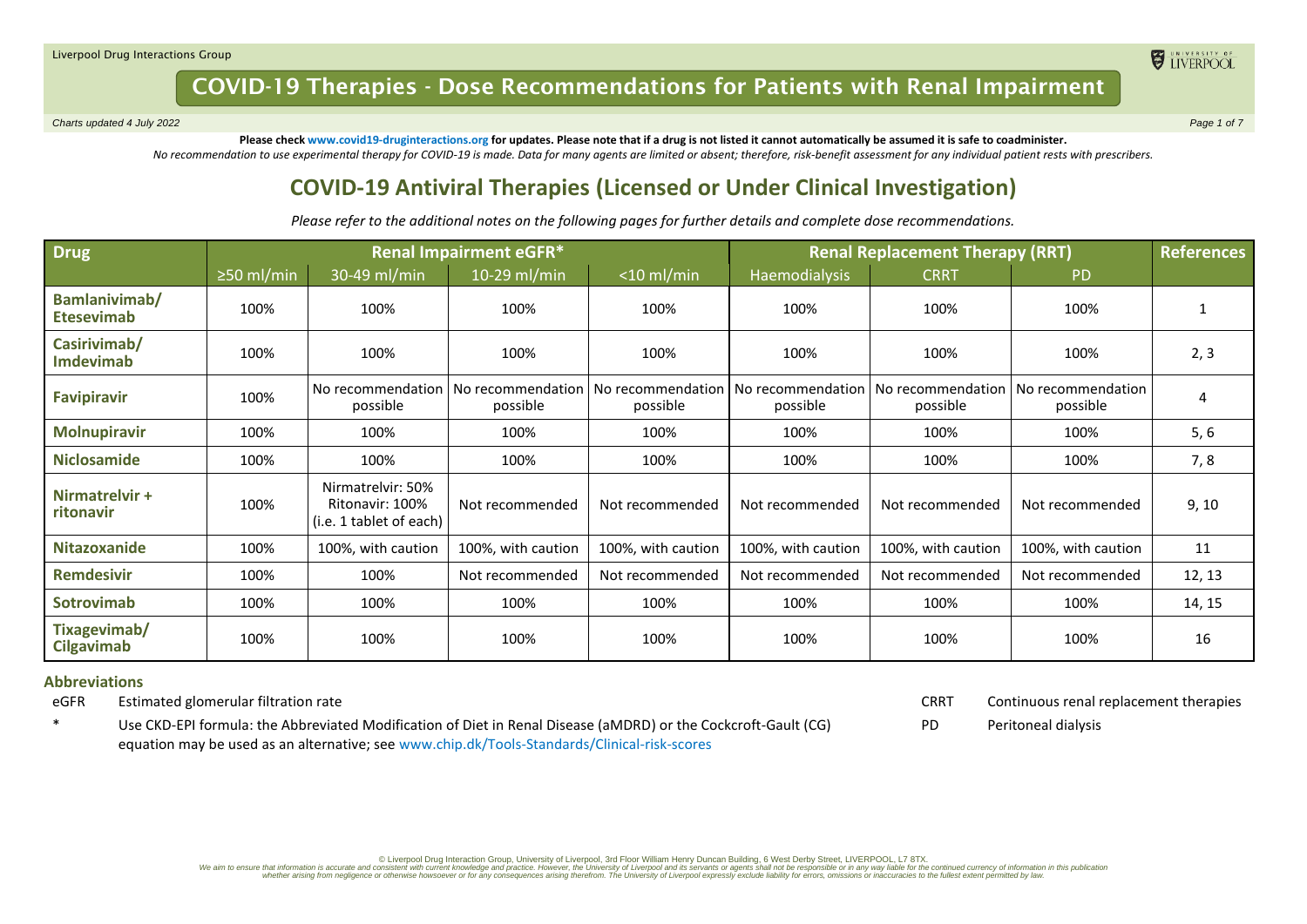*Charts updated 4 July 2022 Page 2 of 7*

**Please check www.covid19-druginteractions.org for updates. Please note that if a drug is not listed it cannot automatically be assumed it is safe to coadminister.**  *No recommendation to use experimental therapy for COVID-19 is made. Data for many agents are limited or absent; therefore, risk-benefit assessment for any individual patient rests with prescribers.*

### **Notes - Antiviral Therapies (Licensed or Under Clinical Investigation)**

| Bamlanivimab/<br><b>Etesevimab</b> | Bamlanivimab and etesevimab are not eliminated intact in the urine. Renal impairment is not expected to affect the exposure of bamlanivimab or etesevimab.<br>No dosage adjustment is recommended in patients with renal impairment.                                                                                                                                                                                                                                                                        |
|------------------------------------|-------------------------------------------------------------------------------------------------------------------------------------------------------------------------------------------------------------------------------------------------------------------------------------------------------------------------------------------------------------------------------------------------------------------------------------------------------------------------------------------------------------|
| Casirivimab/<br><b>Imdevimab</b>   | Casirivimab and imdevimab are monoclonal antibodies and are therefore not likely to undergo renal excretion. Renal impairment is not expected to affect the<br>exposure of casirivimab and imdevimab                                                                                                                                                                                                                                                                                                        |
|                                    | No dosage adjustment is required in individuals with mild or moderate renal impairment, or in patients with creatinine clearance (CrCl) < 15 mL/min including those<br>on dialysis.                                                                                                                                                                                                                                                                                                                         |
|                                    | Based on population PK analysis, trough concentrations of casirivimab and imdevimab in serum at steady state were comparable between patients with mild or<br>moderate renal impairment, or patients with CrCl <15 ml/min including those on dialysis, and patients with normal renal function. Limited data are available in<br>patients with severe renal impairment (n=3).                                                                                                                               |
| <b>Favipiravir</b>                 | Favipiravir is 90.5% renally excreted, the majority of which (82-92%) as M1 metabolite which is responsible for toxicity.<br>M1 may accumulate in renal impairment with a 2.5-fold increase in moderate impairment based on a single patient studied in global phase 3 with eGFR<br>30-50 ml/min. Uric acid increases may also be a concern in renal impairment. No data is available to make any statement of safety in patients with renal impairment<br>or dependent on RRT.                             |
| <b>Molnupiravir</b>                | Molnupiravir is hydrolysed to n-hydroxycytidine (NHC) prior to reaching systemic circulation. Renal clearance is not a meaningful route of elimination for NHC.<br>No dose adjustment in patients with any degree of renal impairment is needed. In a population PK analysis, mild or moderate renal impairment did not have a<br>meaningful impact on the pharmacokinetics of NHC. The pharmacokinetics of molnupiravir and NHC has not been evaluated in patients with eGFR <30 mL/min<br>or on dialysis. |
| <b>Niclosamide</b>                 | Niclosamide has poor bioavailability when administered orally and low systemic absorption via the intranasal/inhaled route.<br>Niclosamide may be given safely to patients with kidney diseases.                                                                                                                                                                                                                                                                                                            |
| <b>Nirmatrelvir</b><br>+ritonavir  | The primary route of elimination of nirmatrelvir when administered with ritonavir was renal excretion of intact drug. Approximately 49.6% of the administered dose<br>was recovered in urine.                                                                                                                                                                                                                                                                                                               |
|                                    | Compared to healthy controls with no renal impairment, nirmatrelvir Cmax and AUC were 30% and 24% higher in patients with mild renal impairment, 38% and 87%<br>higher in patients with moderate renal impairment, and 48% and 204% higher in patients with severe renal impairment.                                                                                                                                                                                                                        |
|                                    | Nirmatrelvir and ritonavir are highly protein bound, therefore, it is unlikely that they will be significantly removed by haemodialysis or peritoneal dialysis.                                                                                                                                                                                                                                                                                                                                             |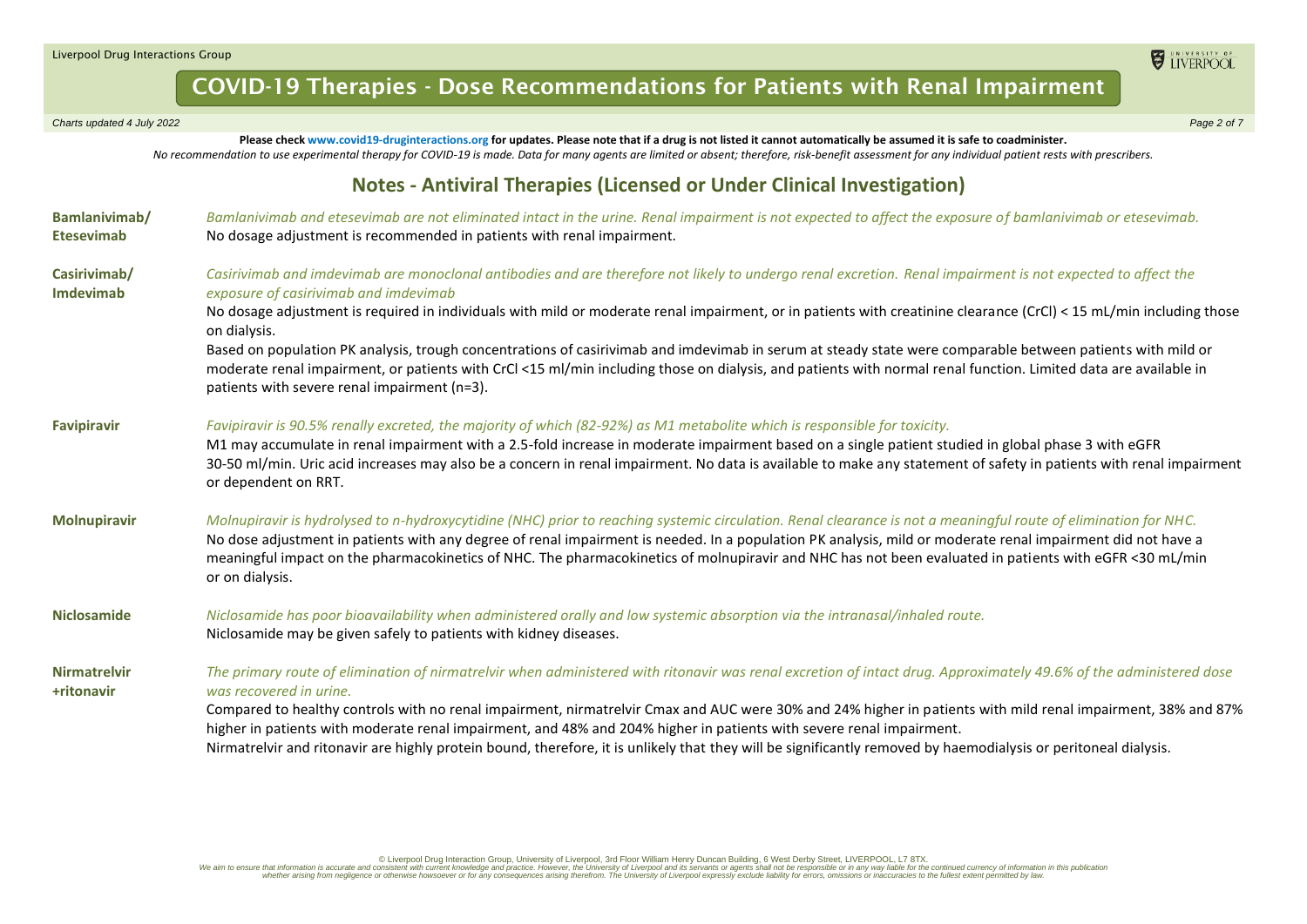| Charts updated 4 July 2022 | Page 3 of 7 |
|----------------------------|-------------|
|                            |             |

**Please check www.covid19-druginteractions.org for updates. Please note that if a drug is not listed it cannot automatically be assumed it is safe to coadminister.**  *No recommendation to use experimental therapy for COVID-19 is made. Data for many agents are limited or absent; therefore, risk-benefit assessment for any individual patient rests with prescribers.*

### **Notes - Antiviral Therapies (Licensed or Under Clinical Investigation) [continued]**

| <b>Nitazoxanide</b>        | Approximately one third of an oral dose of nitazoxanide is excreted in the urine.                                                                                                                                                                                                                                                                                       |  |  |  |  |  |  |  |
|----------------------------|-------------------------------------------------------------------------------------------------------------------------------------------------------------------------------------------------------------------------------------------------------------------------------------------------------------------------------------------------------------------------|--|--|--|--|--|--|--|
|                            | Nitazoxanide has not been studied in patients with compromised renal function. No data are available in RRT.                                                                                                                                                                                                                                                            |  |  |  |  |  |  |  |
| <b>Remdesivir</b>          | Remdesivir is not cleared unchanged in urine to any substantial extent, but its main metabolite GS-441524 is renally cleared and the metabolite levels in plasma may<br>theoretically increase in patients with impaired renal function. The excipient betadex sulfobutyl ether sodium is renally cleared and accumulates in patients with<br>decreased renal function. |  |  |  |  |  |  |  |
|                            | The pharmacokinetics of remdesivir have not been evaluated in patients with renal impairment. Patients with eGFR ≥30 mL/min have received remdesivir for<br>treatment of COVID-19 with no dose adjustment.                                                                                                                                                              |  |  |  |  |  |  |  |
|                            | All patients should have eGFR determined prior to starting remdesivir and while receiving it as clinically appropriate. Remdesivir should not be used in patients with<br>eGFR <30 ml/min as administration of drugs formulated with betadex sulfobutyl ether sodium (such as remdesivir) is not recommended in patients with eGFR<br>$<$ 30 ml/min.                    |  |  |  |  |  |  |  |
|                            | Note, a renal toxicity signal has been noticed for remdesivir and is currently under investigation by the European Medicines Agency<br>(Gérard AO et al. Clin Pharmacol Ther, 2021, 109(4):1021-1024).                                                                                                                                                                  |  |  |  |  |  |  |  |
| Sotrovimab                 | Renal impairment is not expected to impact the pharmacokinetics of sotrovimab since mAbs with molecular weight >69 kDa do not undergo renal elimination.<br>No dosage adjustment is recommended in patients with renal impairment.<br>Due to its molecular weight, dialysis is not expected to impact the pharmacokinetics of sotrovimab.                               |  |  |  |  |  |  |  |
| Tixagevimab/<br>Cilgavimab | Tixagevimab and cilgavimab are monoclonal antibodies and are therefore not likely to undergo renal excretion. Renal impairment is not expected to affect the<br>exposure of tixagevimab and cilgavimab                                                                                                                                                                  |  |  |  |  |  |  |  |
|                            | There is no difference in the clearance of tixagevimab and cilgavimab in individuals with mild or moderate renal impairment compared to individuals with normal<br>renal function. There were insufficient subjects with severe renal impairment to draw conclusions.                                                                                                   |  |  |  |  |  |  |  |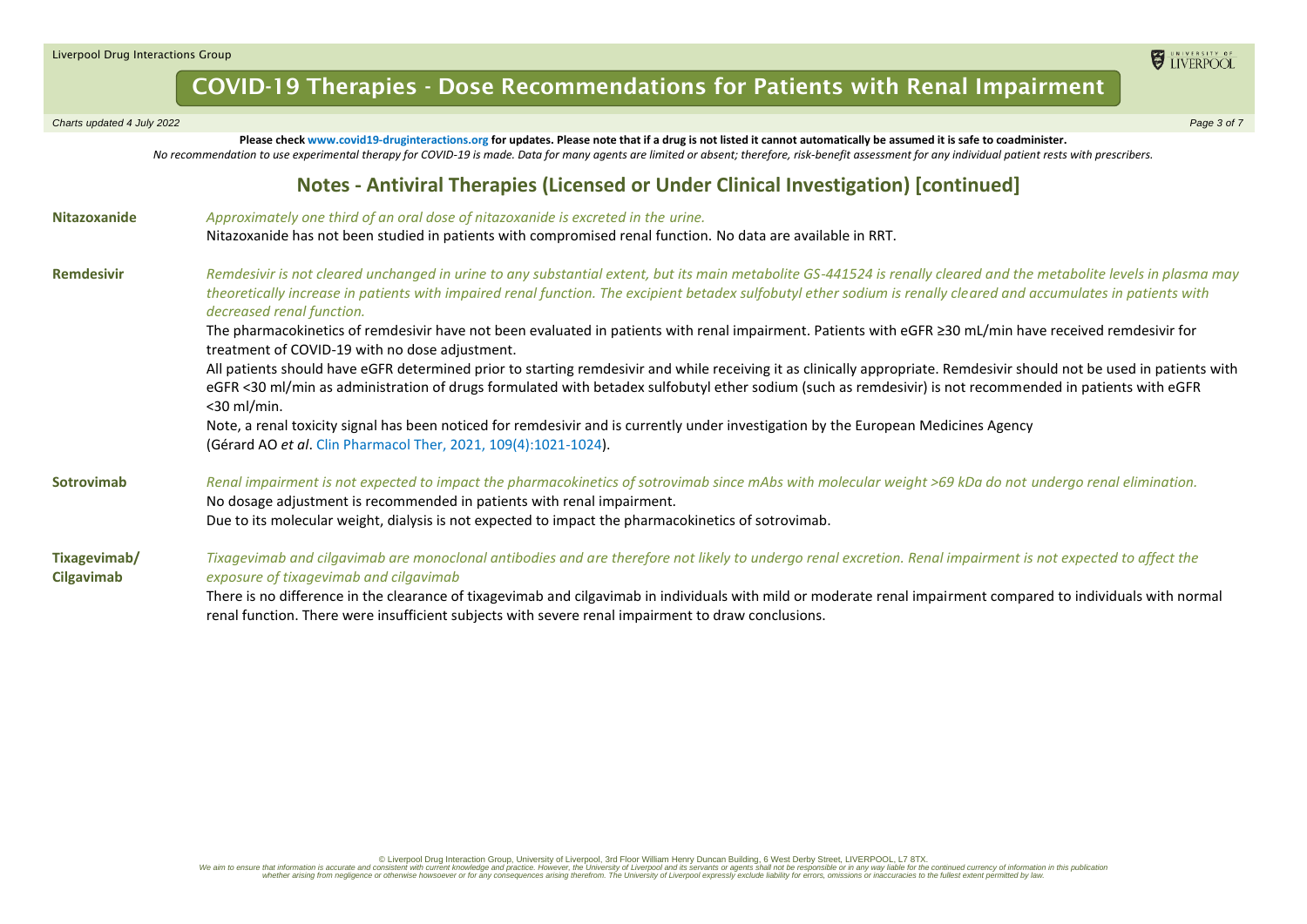*Charts updated 4 July 2022 Page 4 of 7*

ELIVERPOOL

**Please check www.covid19-druginteractions.org for updates. Please note that if a drug is not listed it cannot automatically be assumed it is safe to coadminister.**  *No recommendation to use experimental therapy for COVID-19 is made. Data for many agents are limited or absent; therefore, risk-benefit assessment for any individual patient rests with prescribers.*

### **COVID-19 Host-directed Therapies (Licensed or Under Clinical Investigation)**

*Please refer to the additional notes on the following pages for further details and complete dose recommendations.*

| <b>Drug</b>                        | <b>Renal Impairment eGFR*</b> |                    |                         |                                  | <b>Renal Replacement Therapy (RRT)</b>   |                                        |                                                                                         | <b>References</b> |
|------------------------------------|-------------------------------|--------------------|-------------------------|----------------------------------|------------------------------------------|----------------------------------------|-----------------------------------------------------------------------------------------|-------------------|
|                                    | $\geq$ 50 ml/min              | 30-49 ml/min       | 10-29 ml/min            | $<$ 10 ml/min                    | Haemodialysis                            | <b>CRRT</b>                            | <b>PD</b>                                                                               |                   |
| <b>Anakinra</b>                    | 100%                          | 100%               | 100%<br>every other day | 100%<br>every other day          | 100%<br>every other day                  | 100%<br>every other day                | 100%<br>every other day                                                                 | 17, 18            |
| <b>Baricitinib</b>                 | 100%                          | 2 mg once daily    | Not recommended         | Not recommended                  | Not recommended                          | 2 mg once daily                        | Not recommended                                                                         | 19-21             |
| <b>Budesonide</b><br>(inhaled)     | 100%                          | 100%               | 100%                    | 100%                             | 100%                                     | 100%                                   | 100%                                                                                    | 19, 22, 23        |
| <b>Canakinumab</b>                 | 100%                          | 100%               | 100%                    | 100%                             | 100%                                     | 100%                                   | 100%                                                                                    | 24, 25            |
| <b>Dexamethasone</b><br>(low dose) | 100%                          | 100%               | 100%                    | 100%                             | 100%                                     | 100%                                   | 100%                                                                                    | 19, 26            |
| <b>Fluvoxamine</b>                 | 100%                          | 100%               | 100%                    | 100% following slow<br>titration | 100% following slow<br>titration         | 100% following slow<br>titration       | 100% following slow<br>titration                                                        | 19, 27, 28        |
| Hydrocortisone                     | 100%                          | 100%, with caution | 100%, with caution      | 100%, with caution               | 100%                                     | 100%                                   | 100%                                                                                    | 19, 29            |
| Imatinib                           | 100%                          | 100%               | 100%                    | 100%, with caution               | 100%, with caution                       | 100%, with caution                     | 100%, with caution                                                                      | 19, 30, 31        |
| <b>Infliximab</b>                  | 100%                          | 100%, with caution | 100%, with caution      | 100%, with caution               | 100%, with caution                       | 100%, with caution                     | 100%, with caution                                                                      | 19, 32, 33        |
| Methylprednisolone                 | 100%                          | 100%               | 100%                    | 100%                             | 100%                                     | 100%                                   | 100%                                                                                    | 19, 34, 35        |
| <b>Ruxolitinib</b>                 | 100%                          | 100%               | 5 mg twice daily        | Not recommended                  | 10 mg single dose or<br>5 mg twice daily | Use with caution.<br>eGFR 10-30 ml/min | Use with caution.<br>Consider dosing as for Consider dosing as for<br>eGFR 10-30 ml/min | 19, 36-38         |
| <b>Sarilumab</b>                   | 100%                          | 100%               | 100%                    | 100%                             | 100%                                     | 100%                                   | 100%                                                                                    | 39                |
| <b>Tocilizumab</b>                 | 100%                          | 100%               | 100%                    | 100%                             | 100%                                     | 100%                                   | 100%                                                                                    | 19, 40, 41        |

#### **Abbreviations**

eGFR Estimated glomerular filtration rate

CRRT Continuous renal replacement therapies

PD Peritoneal dialysis

\* Use CKD-EPI formula: the Abbreviated Modification of Diet in Renal Disease (aMDRD) or the Cockcroft-Gault (CG) equation may be used as an alternative; see [www.chip.dk/Tools-Standards/Clinical-risk-scores](http://www.chip.dk/Tools-Standards/Clinical-risk-scores)

© Liverpool Drug Interaction Group, University of Liverpool, 3rd Floor William Henry Duncan Building, 6 West Derby Street, LIVERPOOL, L7 8TX.

We aim to ensure that information is accurate and consistent with current knowledge and practice. However, the University of Liverpool and its sevants or agents shall not be responsible or in any way liable late specifies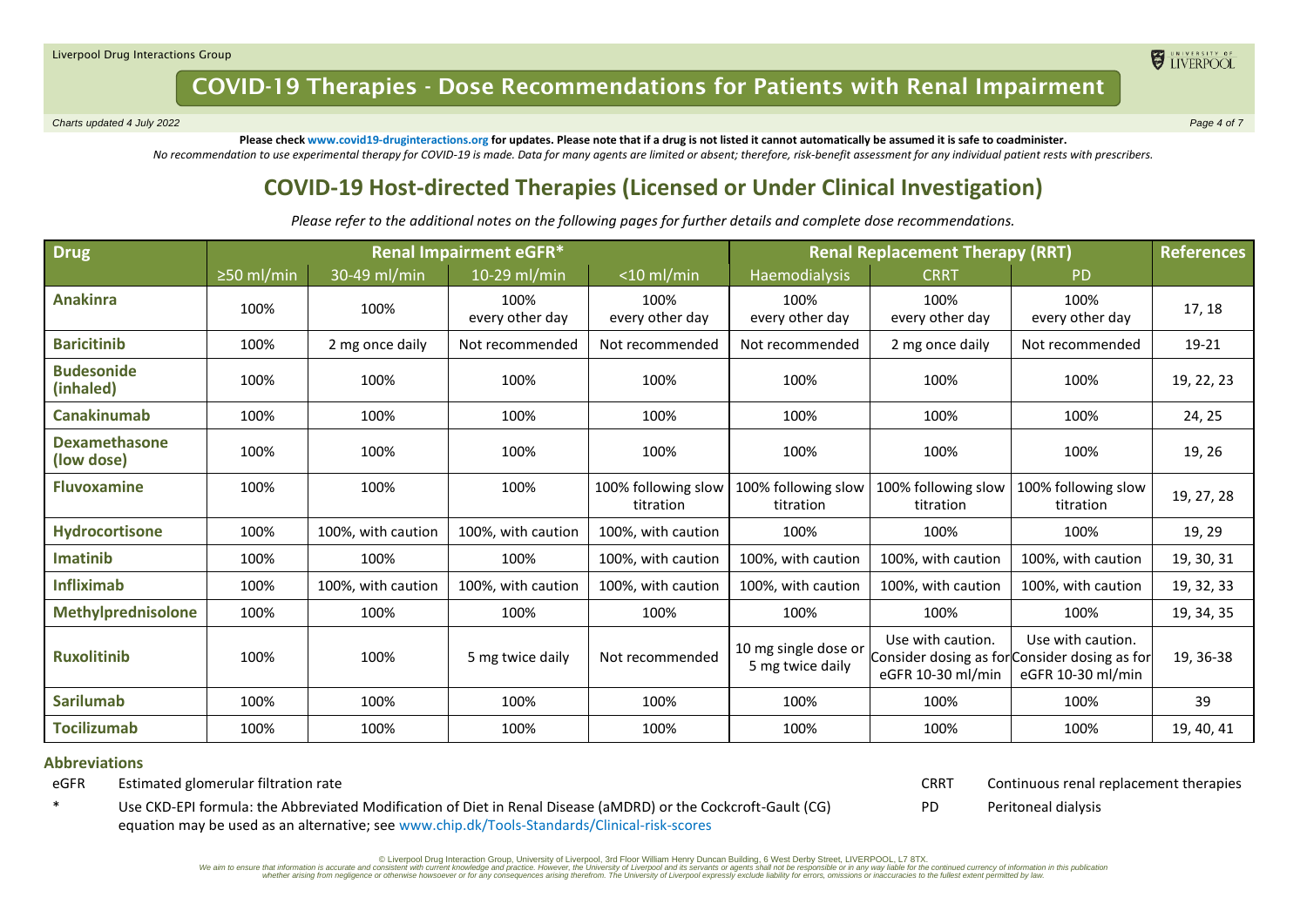| Charts updated 4 July 2022  | Page 5 of 7                                                                                                                                                                                                                                                                                                                                                                                                                                                                                                                                                                                           |
|-----------------------------|-------------------------------------------------------------------------------------------------------------------------------------------------------------------------------------------------------------------------------------------------------------------------------------------------------------------------------------------------------------------------------------------------------------------------------------------------------------------------------------------------------------------------------------------------------------------------------------------------------|
|                             | Please check www.covid19-druginteractions.org for updates. Please note that if a drug is not listed it cannot automatically be assumed it is safe to coadminister.<br>No recommendation to use experimental therapy for COVID-19 is made. Data for many agents are limited or absent; therefore, risk-benefit assessment for any individual patient rests with prescribers.                                                                                                                                                                                                                           |
|                             | Notes - Host-directed Therapies (Licensed or Under Clinical Investigation)                                                                                                                                                                                                                                                                                                                                                                                                                                                                                                                            |
| <b>Anakinra</b>             | Anakinra is eliminated by glomerular filtration and subsequent tubular metabolism. Plasma clearance of anakinra decreases with decreasing renal function.<br>Plasma clearance of anakinra decreased by 70% in severe renal insufficiency and by 75% in end stage renal disease (CrCl <30 ml/min); every other day dosing is<br>recommended.<br>Less than 2.5% of an administered dose was removed by dialysis (HD or CAPD); every other day dosing is recommended.                                                                                                                                    |
|                             |                                                                                                                                                                                                                                                                                                                                                                                                                                                                                                                                                                                                       |
| <b>Baricitinib</b>          | Approximately 75% of an administered dose was eliminated in the urine through filtration and active secretion, predominately as unchanged drug (69%).<br>Renal function significantly affects baricitinib exposure.                                                                                                                                                                                                                                                                                                                                                                                   |
|                             | For patients with eGFR 30-60 ml/min, a dose of 2 mg once daily is recommended in the European product label and dose of 1 mg once daily is recommended in the<br>US product label. Given short duration of therapy in COVID-19, 2 mg once daily advised for this indication.<br>Not recommended for use in patients with eGFR <30 ml/min.                                                                                                                                                                                                                                                             |
|                             | Baricitinib is likely to be removed during CRRT; dose as in eGFR 30-60 ml/min.                                                                                                                                                                                                                                                                                                                                                                                                                                                                                                                        |
| <b>Budesonide (inhaled)</b> | The metabolites of budesonide are excreted as such or in conjugated form mainly via the kidneys. No unchanged budesonide has been detected in the urine.<br>There are no data regarding the specific use of inhaled budesonide in patients with renal impairment. No dose adjustment is required in renal impairment.<br>Budesonide is unlikely to be dialysed.                                                                                                                                                                                                                                       |
| <b>Canakinumab</b>          | Canakinumab is eliminated via intracellular catabolism. Due to its molecular size, little canakinumab is expected to be filtered by the kidney.<br>No formal studies have been conducted to examine the pharmacokinetics of canakinumab administered subcutaneously in patients with renal impairment.<br>Canakinumab is a human IgG immunoglobulin with large molecular size (~150 kDa), and little intact immunoglobulin is expected to be filtered by the kidney.<br>Therefore, impaired renal function or renal replacement therapies are unlikely to affect the pharmacokinetics of canakinumab. |
| <b>Dexamethasone</b>        | Dexamethasone is metabolised mainly in the liver, with up to 65% of the dose excreted unchanged in the urine.                                                                                                                                                                                                                                                                                                                                                                                                                                                                                         |
| (low dose)                  | Particular care is required when considering the use of systemic corticosteroids in patients with renal insufficiency and frequent patient monitoring is necessary.                                                                                                                                                                                                                                                                                                                                                                                                                                   |
| <b>Fluvoxamine</b>          | Fluvoxamine undergoes extensive metabolism in the liver. Fluvoxamine is excreted in the urine predominantly as metabolites, with approximately 2% of the<br>administered dose recovered as unchanged drug.                                                                                                                                                                                                                                                                                                                                                                                            |
|                             | The mean minimum plasma concentrations in renally impaired patients (creatinine clearance 5-45 mL/min) after 4 and 6 weeks of treatment (50 mg twice daily,<br>n=13) were comparable to each other, suggesting no accumulation of fluvoxamine in these patients. Patients with renal insufficiency (<10 ml/min) should start on a<br>low dose and be carefully monitored.                                                                                                                                                                                                                             |
| <b>Hydrocortisone</b>       | Hydrocortisone is metabolised mainly in the liver and is minimally excreted in the urine.                                                                                                                                                                                                                                                                                                                                                                                                                                                                                                             |
|                             | Particular care is required when using systemic hydrocortisone in patients with renal insufficiency (eGFR <50 ml/min); patient monitoring is advised.<br>Hydrocortisone is unlikely to be dialysed.                                                                                                                                                                                                                                                                                                                                                                                                   |

Diverpool Drug Interaction Group, University of Liverpool, 3rd Floor William Henry Duncan Building, 6 West Derby Street, LIVERPOOL, L7 8TX. [76TX] and the construction in this publication in this publication in this public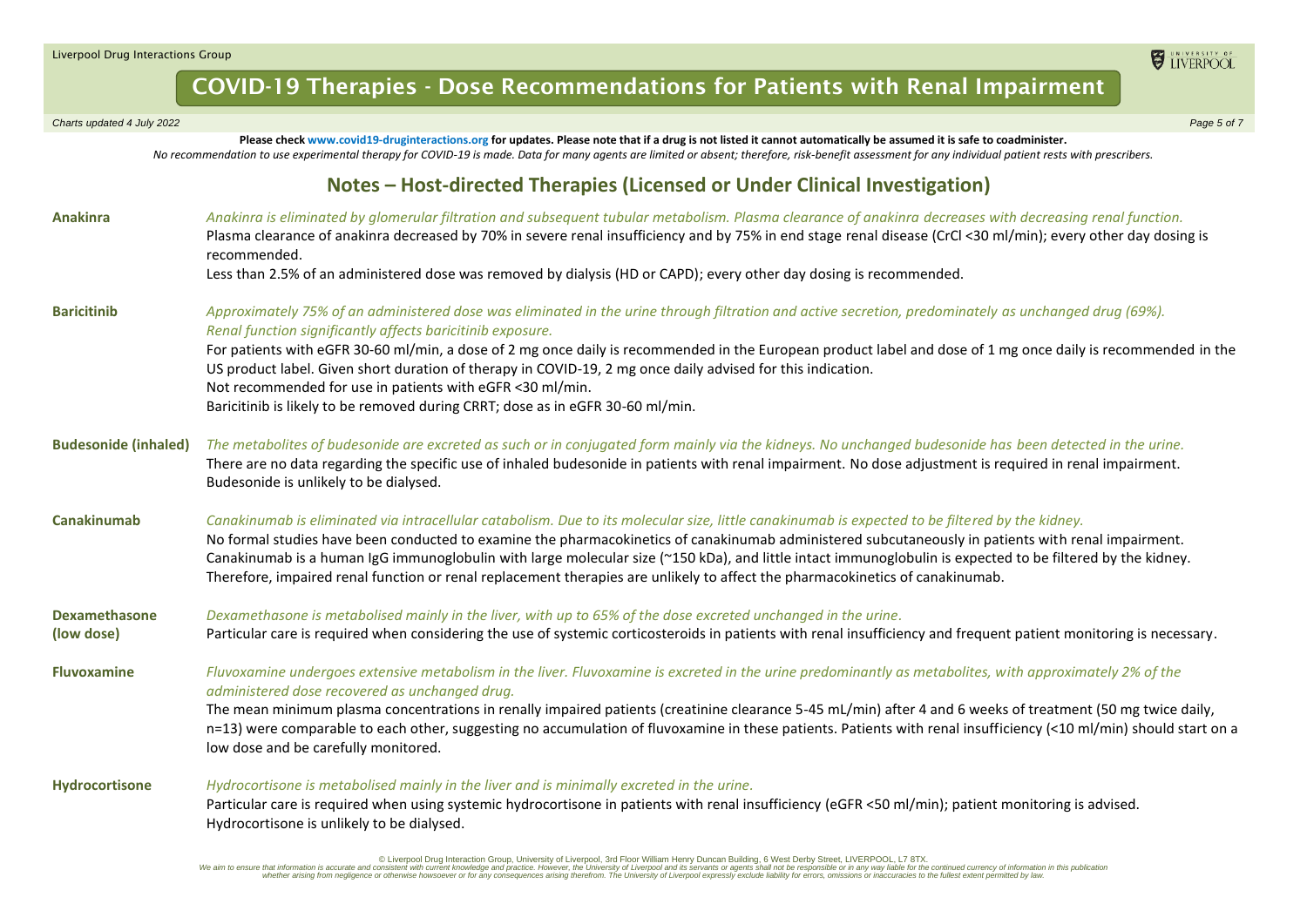#### Liverpool Drug Interactions Group

### COVID-19 Therapies - Dose Recommendations for Patients with Renal Impairment

**Please check www.covid19-druginteractions.org for updates. Please note that if a drug is not listed it cannot automatically be assumed it is safe to coadminister.** 

#### *Charts updated 4 July 2022 Page 6 of 7*

*No recommendation to use experimental therapy for COVID-19 is made. Data for many agents are limited or absent; therefore, risk-benefit assessment for any individual patient rests with prescribers.* **Notes – Host-directed Therapies (Licensed or Under Clinical Investigation) [continued] Imatinib** *Imatinib and its metabolites are not excreted via the kidney to a significant extent.* Patients with mild and moderate impairment of renal function appear to have a higher plasma exposure than patients with normal renal function. The increase is approximately 1.5- to 2-fold, corresponding to a 1.5-fold elevation of plasma AGP, to which imatinib binds strongly. The free drug clearance of imatinib is probably similar between patients with renal impairment and those with normal renal function, since renal excretion represents only a minor elimination pathway for imatinib. The US product label for imatinib recommends a 50% decrease in the recommended starting dose for patients with moderate renal impairment but this is not applicable when imatinib is used at a dose of 400 mg once daily for the treatment of COVID-19.

**Infliximab** *The elimination pathways for infliximab have not been characterised but it is likely to be eliminated via its target antigen. Unchanged infliximab was not detected in urine.* Infliximab has not been studied in patients with renal impairment. No dose recommendations can be made. Infliximab is not dialysed.

#### **Methylprednisolone** *Methylprednisolone is metabolized by CYP3A4 to inactive metabolites which are excreted in the urine.* Particular care is required when considering the use of systemic corticosteroids in patients with renal insufficiency and frequent patient monitoring is necessary. Methylprednisolone is dialysed - dose as in normal renal function.

**Ruxolitinib** *Approximately 74% of an administered dose was eliminated in the urine, mainly as metabolites (<1% unchanged drug). Clearance of ruxolitinib metabolites decreases with increasing severity of renal impairment. The safety of increased exposure to these metabolites is unknown; close patient monitoring is advised in addition to dose adjustment recommendations.*

> The US product label for ruxolitinib recommends to avoid in moderate/severe renal impairment if platelets <100. Avoid if eGFR <15 ml/min. Use with caution in patients on RRT. Administer post dialysis on dialysis days only. Ruxolitinib metabolites appeared to be dialysable to varying degrees by a 4-hour haemodialysis procedure. No data is available for dosing for patients on PD or CVVH.

- **Sarilumab** *Sarilumab is not metabolised or excreted by the kidneys.* No effect of renal impairment is expected. Sarilumab's large molecular weight prevents clearance via glomerular filtration or RRT.
- **Tocilizumab** *Tocilizumab is not metabolised or excreted by the kidneys.*  No effect of renal impairment is expected. Tocilizumab's large molecular weight prevents clearance via glomerular filtration or RRT.